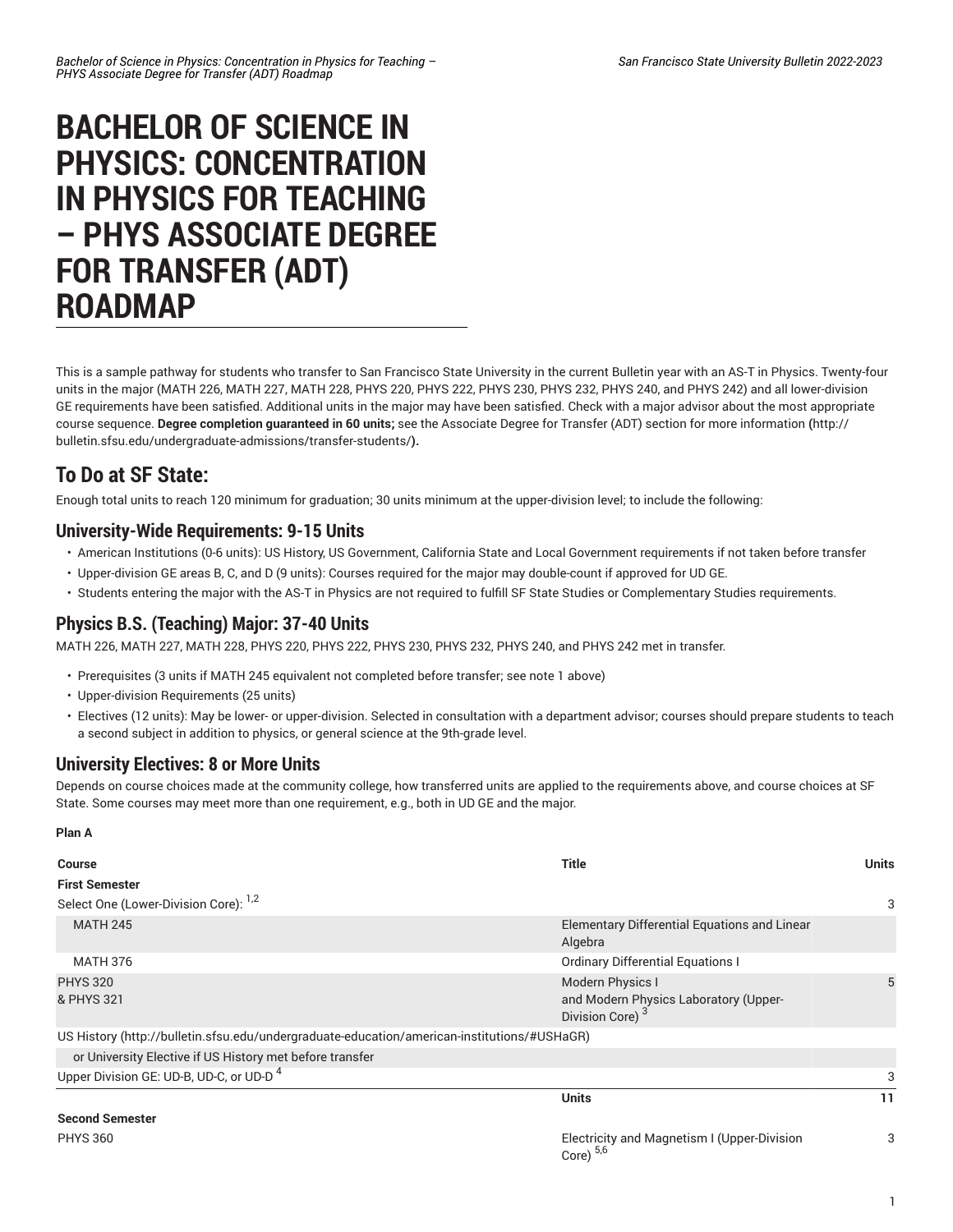|                                                                                                              | <b>Total Units</b>                                                              | 54             |
|--------------------------------------------------------------------------------------------------------------|---------------------------------------------------------------------------------|----------------|
|                                                                                                              | <b>Units</b>                                                                    | 16             |
| <b>University Elective</b>                                                                                   |                                                                                 | 5              |
| or University Elective                                                                                       |                                                                                 |                |
| Upper Division GE: UD-B, UD-C, or UD-D                                                                       |                                                                                 | 3              |
| Major Elective - Take Two                                                                                    |                                                                                 | 6              |
| <b>PHYS 695</b>                                                                                              | Culminating Experience in Physics (Upper-<br>Division Core)                     | 1.             |
| PHYS 491GW                                                                                                   | Advanced Laboratory II - GWAR (Upper-<br>Division Core) <sup>5</sup>            | $\mathbf{1}$   |
| <b>Fourth Semester</b>                                                                                       | <b>Units</b>                                                                    | 12             |
| or University Elective if US/CA Government met before transfer                                               |                                                                                 |                |
| U.S. and California Government (http://bulletin.sfsu.edu/undergraduate-education/american-institutions/#usg) |                                                                                 |                |
| Upper Division GE: UD-B, UD-C, or UD-D                                                                       |                                                                                 | 3              |
| Major Elective <sup>7</sup>                                                                                  |                                                                                 | 3              |
| <b>SCI 652</b>                                                                                               | SF State Science Partners in K-12 Schools<br>(Upper-Division Core) <sup>3</sup> | 4              |
| <b>PHYS 490</b>                                                                                              | Physics Project Laboratory (Upper-Division<br>Core) $3$                         | $\overline{2}$ |
| <b>Third Semester</b>                                                                                        | <b>Units</b>                                                                    | 15             |
| <b>University Elective</b>                                                                                   |                                                                                 | 3              |
| Upper Division GE: UD-B, UD-C, or UD-D                                                                       |                                                                                 | 3              |
| Major Elective <sup>7</sup>                                                                                  |                                                                                 | 3              |
|                                                                                                              | (Upper-Division Core) <sup>5</sup>                                              |                |
| <b>PHYS 370</b>                                                                                              | <b>Thermodynamics and Statistical Mechanics</b>                                 | 3              |

1 Take PHYS 330 if MATH 245 complete.

- 2 A course in differential equations and linear algebra is required before taking PHYS 330 and PHYS 385. Students transferring in without an equivalent to MATH 245 must delay taking PHYS 330 and PHYS 385 until the following Fall semester, which will affect other elements of this sample roadmap. Overall time for degree completion will be extended. Students in this situation should consult with a department advisor for an *alternate advising plan.*
- 3 PHYS 320/PHYS 321, PHYS 490 and SCI 652 offered fall semesters only.
- 4 Take PHYS 385 if MATH 245 complete.
- 5 PHYS 360, PHYS 370, PHYS 491GW and PHYS 695 offered spring semesters only.
- 6 PHYS 385 must be taken before PHYS 360.
- 7 Selected in consultation with a departmental advisor to prepare to teach a second subject in addition to physics, or general science at the 9th grade level. Electives may be lower-division or upper-division courses.

| <b>Course</b>                                              | <b>Title</b>                                      | <b>Units</b> | <b>Second Semester</b>                          |                                             |   |
|------------------------------------------------------------|---------------------------------------------------|--------------|-------------------------------------------------|---------------------------------------------|---|
| <b>First Semester</b>                                      |                                                   |              | Select One (Major Lower-Division Prerequisite): |                                             | 3 |
| Select One (UD-C, USH, CSLG):                              |                                                   | 3            | <b>MATH 245</b>                                 | Elementary                                  |   |
| <b>HIST 470</b>                                            | The U.S. Constitution<br>to 1896 (AERM, SJ)       |              |                                                 | Differential<br><b>Equations and Linear</b> |   |
| <b>HIST 471</b>                                            | The U.S. Constitution<br>Since 1896 (AERM,<br>SJ) |              |                                                 | Algebra                                     |   |
|                                                            |                                                   |              | <b>MATH 376</b>                                 | <b>Ordinary Differential</b><br>Equations I |   |
| Select One:                                                |                                                   | 3            | GE Area UD-D: Upper-Division Social Sciences    |                                             | 3 |
| University Elective (if selecting MATH 245)                |                                                   |              | <b>University Elective</b>                      |                                             | 3 |
| <b>MATH 325</b>                                            | Linear Algebra (if<br>selecting MATH 376)         |              |                                                 | <b>Units</b>                                | 9 |
| GE Area UD-B: Upper-Division Physical and/or Life Sciences |                                                   |              |                                                 |                                             |   |
|                                                            | <b>Units</b>                                      | 9            |                                                 |                                             |   |

**Plan B**